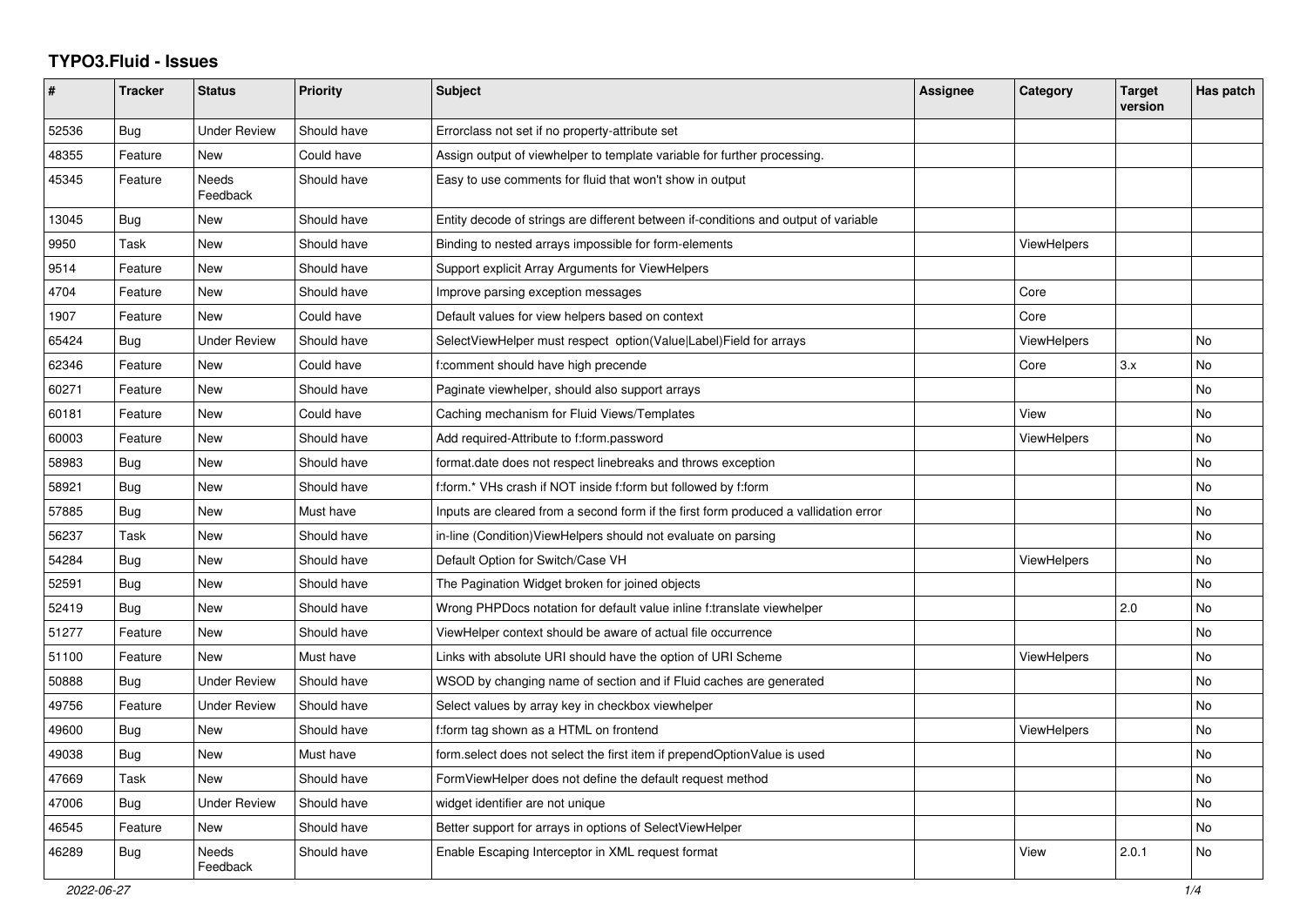| $\sharp$ | <b>Tracker</b> | <b>Status</b>       | <b>Priority</b> | Subject                                                                                                     | <b>Assignee</b> | Category    | <b>Target</b><br>version | Has patch |
|----------|----------------|---------------------|-----------------|-------------------------------------------------------------------------------------------------------------|-----------------|-------------|--------------------------|-----------|
| 46257    | Feature        | <b>Under Review</b> | Should have     | Add escape sequence support for Fluid                                                                       |                 | Core        |                          | <b>No</b> |
| 46091    | Task           | Needs<br>Feedback   | Should have     | Show source file name and position on exceptions during parsing                                             |                 |             |                          | No        |
| 45394    | Task           | New                 | Should have     | Forwardport Unit test for standalone view                                                                   |                 | View        |                          | No        |
| 45384    | Bug            | New                 | Must have       | Persisted entity object in widget-configuration cannot be deserialized (after reload)                       |                 | Widgets     | 2.0.1                    | No        |
| 45153    | Feature        | New                 | Should have     | f:be.menus.actionMenuItem - Detection of the current select option is insufficient                          |                 |             |                          | No        |
| 44234    | Bug            | <b>Under Review</b> | Should have     | selectViewHelper's sorting does not respect locale collation                                                |                 | ViewHelpers | 2.1                      | No        |
| 43072    | Task           | New                 | Should have     | Remove TOKENS for adding templates fallback in Backporter                                                   |                 | View        |                          | No        |
| 43071    | Task           | New                 | Should have     | Remove TOKENS for adding fallback teplates in B                                                             |                 |             |                          | No        |
| 42743    | Task           | New                 | Should have     | Remove inline style for hidden form fields                                                                  |                 |             |                          | No        |
| 42397    | Feature        | New                 | Should have     | Missing viewhelper for general links                                                                        |                 |             |                          | <b>No</b> |
| 40081    | Feature        | New                 | Should have     | Allow assigned variables as keys in arrays                                                                  |                 |             |                          | No        |
| 40064    | Bug            | New                 | Must have       | Multiselect is not getting persisted                                                                        |                 | ViewHelpers |                          | No        |
| 39990    | Bug            | New                 | Should have     | Same form twice in one template: hidden fields for empty values are only rendered<br>once                   |                 | Core        |                          | No        |
| 39936    | Feature        | New                 | Should have     | registerTagAttribute should handle default values                                                           |                 | ViewHelpers |                          | No        |
| 38369    | Bug            | New                 | Must have       | Resource ViewHelpers should not fall back to request package                                                |                 | View        |                          | No        |
| 38130    | Feature        | New                 | Should have     | Checkboxes and multiple select fields should have an assignable default value                               |                 |             |                          | No        |
| 37619    | Bug            | <b>New</b>          | Should have     | Fatal Error when using variable in name attribute of Section ViewHelper                                     |                 | ViewHelpers |                          | <b>No</b> |
| 36655    | Bug            | New                 | Should have     | Pagination Links                                                                                            |                 | Widgets     |                          | No        |
| 36410    | Feature        | New                 | Should have     | Allow templates to send arguments back to layout                                                            |                 | ViewHelpers |                          | No        |
| 34682    | Bug            | <b>Under Review</b> | Should have     | Radio Button missing checked on validation error                                                            |                 | ViewHelpers |                          | No        |
| 34309    | Task           | New                 | Could have      | Unknown ViewHelpers cause exception - should be handled more graceful                                       |                 | ViewHelpers |                          | No        |
| 33215    | Feature        | New                 | Should have     | RFC: Dynamic values in ObjectAccess paths                                                                   |                 |             |                          | <b>No</b> |
| 31955    | Feature        | New                 | Should have     | f:uri.widget                                                                                                |                 | Widgets     |                          | No        |
| 30555    | Feature        | New                 | Could have      | Make TagBuilder more extensible                                                                             |                 | Core        |                          | No        |
| 28554    | Bug            | New                 | Should have     | (v4) implement feature flag to disable caching                                                              |                 |             |                          | No        |
| 28553    | Bug            | New                 | Should have     | improve XHProf test setup                                                                                   |                 |             |                          | No        |
| 28552    | Bug            | New                 | Should have     | (v5) write ViewHelper test for compiled run; adjust functional test to do two passes<br>(uncached & cached) |                 |             |                          | No        |
| 28550    | Bug            | New                 | Should have     | (v4) make widgets cacheable, i.e. not implement childnodeaccess interface                                   |                 |             |                          | No        |
| 28549    | Bug            | New                 | Should have     | make widgets cacheable, i.e. not implement childnodeaccess interface                                        |                 |             |                          | No        |
| 27607    | Bug            | New                 | Must have       | Make Fluid comparisons work when first element is STRING, second is NULL.                                   |                 | Core        |                          | No        |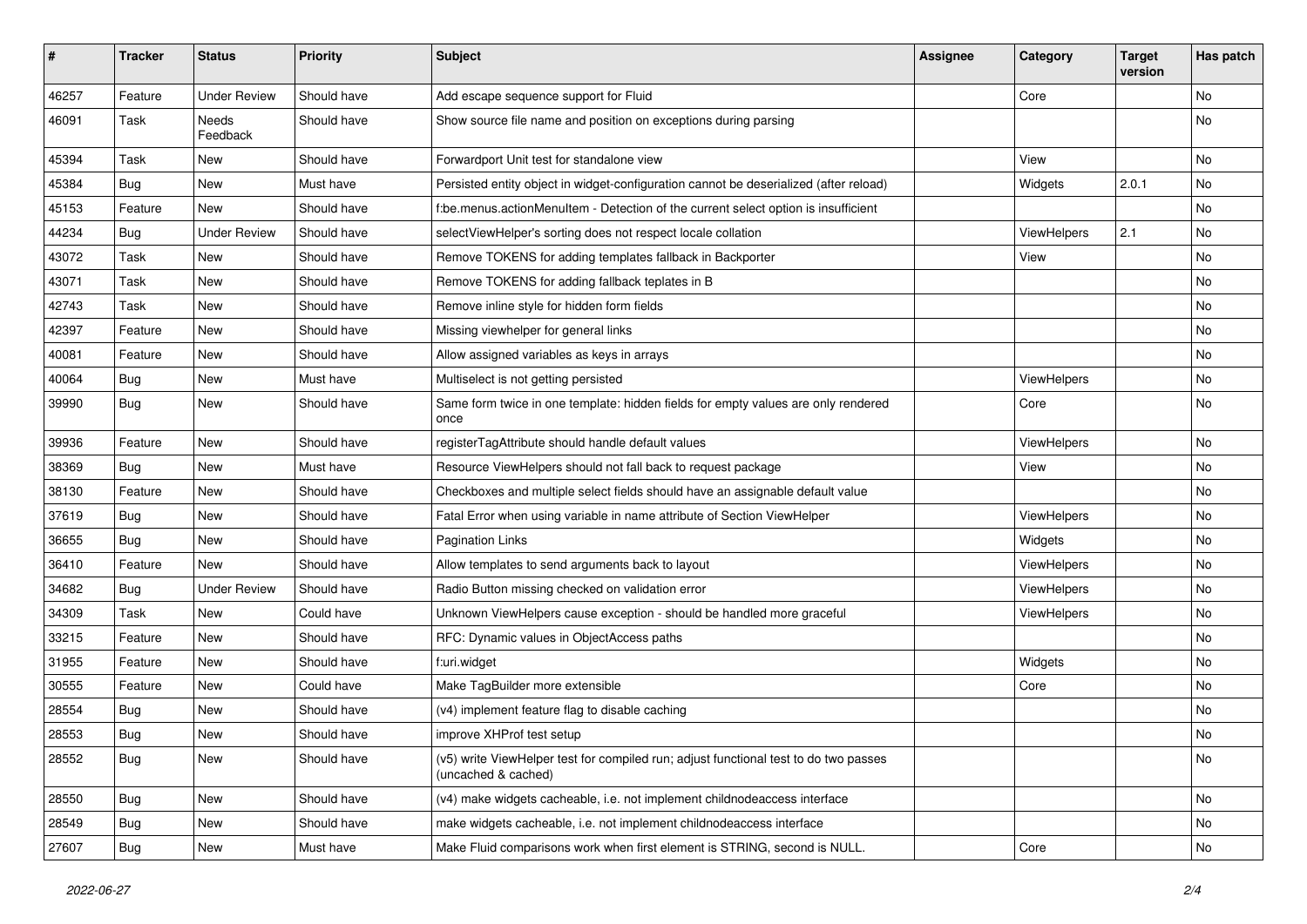| #     | <b>Tracker</b> | <b>Status</b>       | <b>Priority</b>      | Subject                                                                                                | <b>Assignee</b>             | Category           | <b>Target</b><br>version | Has patch     |
|-------|----------------|---------------------|----------------------|--------------------------------------------------------------------------------------------------------|-----------------------------|--------------------|--------------------------|---------------|
| 26664 | Task           | New                 | Won't have this time | Clean up Form ViewHelpers                                                                              |                             | ViewHelpers        |                          | No            |
| 26658 | Task           | New                 | Won't have this time | Make Form ViewHelpers consistent                                                                       |                             | ViewHelpers        |                          | No            |
| 10911 | Task           | New                 | Should have          | Tx_Fluid_ViewHelpers_Form_AbstractFormViewHelper->renderHiddenIdentityField<br>should be more reliable |                             | ViewHelpers        |                          | No            |
| 10472 | Feature        | New                 | Could have           | <b>Fluid Standalone distribution</b>                                                                   |                             | Core               |                          | No            |
| 8989  | Feature        | Needs<br>Feedback   | Could have           | Search path for fluid template files                                                                   |                             | View               |                          | No            |
| 8648  | Bug            | New                 | Should have          | format.crop ViewHelper should support all features of the crop stdWrap function                        |                             | ViewHelpers        |                          | No            |
| 5636  | Task           | Under Review        | Must have            | Form_RadioViewHelper and CheckBoxViewHelper miss check for existing object<br>before it is accessed.   |                             |                    |                          | No            |
| 3481  | Bug            | New                 | Should have          | Use ViewHelperVariableContainer in PostParseFacet                                                      |                             | Core               |                          | No            |
| 3291  | Feature        | Needs<br>Feedback   | Should have          | Cacheable viewhelpers                                                                                  |                             |                    |                          | No            |
| 60856 | Bug            | New                 | Must have            | Target attribute not supported by the form viewhelper                                                  |                             | ViewHelpers        |                          | Yes           |
| 36559 | Feature        | New                 | Could have           | New widget progress bar                                                                                |                             |                    |                          | Yes           |
| 32035 | Task           | New                 | Should have          | Improve fluid error messages                                                                           |                             | Core               |                          | Yes           |
| 30937 | Bug            | New                 | Should have          | CropViewHelper stringToTruncate can't be supplied so it can't be easily extended                       |                             | ViewHelpers        |                          | Yes           |
| 7608  | Feature        | New                 | Could have           | Configurable shorthand/object accessor delimiters                                                      |                             | Core               |                          | Yes           |
| 54195 | Task           | New                 | Should have          | Rename and move FormViewHelper's errorClass value, currently 'f3-form-error'                           | Adrian Föder                | ViewHelpers        |                          | No            |
| 51239 | Bug            | <b>Under Review</b> | Must have            | AbstractViewHelper use incorrect method signature for "\$this->systemLogger->log()"                    | Adrian Föder                | Core               |                          | Yes           |
| 59057 | Bug            | Under Review        | Must have            | Hidden empty value fields shoud be disabled when related field is disabled                             | Bastian<br>Waidelich        | ViewHelpers        |                          | No            |
| 53806 | Bug            | Under Review        | Should have          | Paginate widget maximumNumberOfLinks rendering wrong number of links                                   | <b>Bastian</b><br>Waidelich | Widgets            |                          | No            |
| 58862 | Bug            | Needs<br>Feedback   | Should have          | FormViewHelper doesn't accept NULL as value for \$arguments                                            | <b>Bastian</b><br>Waidelich | ViewHelpers        |                          | Yes           |
| 55008 | Bug            | <b>Under Review</b> | Should have          | Interceptors should be used in Partials                                                                | Christian Müller            |                    |                          | No            |
| 33628 | Bug            | Needs<br>Feedback   | Must have            | Multicheckboxes (multiselect) for Collections don't work                                               | Christian Müller            | ViewHelpers        |                          | No            |
| 3725  | Feature        | New                 | Could have           | CSS Engine                                                                                             | Christian Müller            | <b>ViewHelpers</b> |                          | No            |
| 37095 | Feature        | New                 | Should have          | It should be possible to set a different template on a Fluid TemplateView inside an<br>action          | Christopher<br>Hlubek       |                    |                          | No            |
| 43346 | Feature        | <b>Under Review</b> | Should have          | Allow property mapping configuration via template                                                      | Karsten<br>Dambekalns       | ViewHelpers        | 2.1                      | No            |
| 8491  | Task           | Needs<br>Feedback   | Should have          | link.action and uri.action differ in absolute argument                                                 | Karsten<br>Dambekalns       | ViewHelpers        |                          | $\mathsf{No}$ |